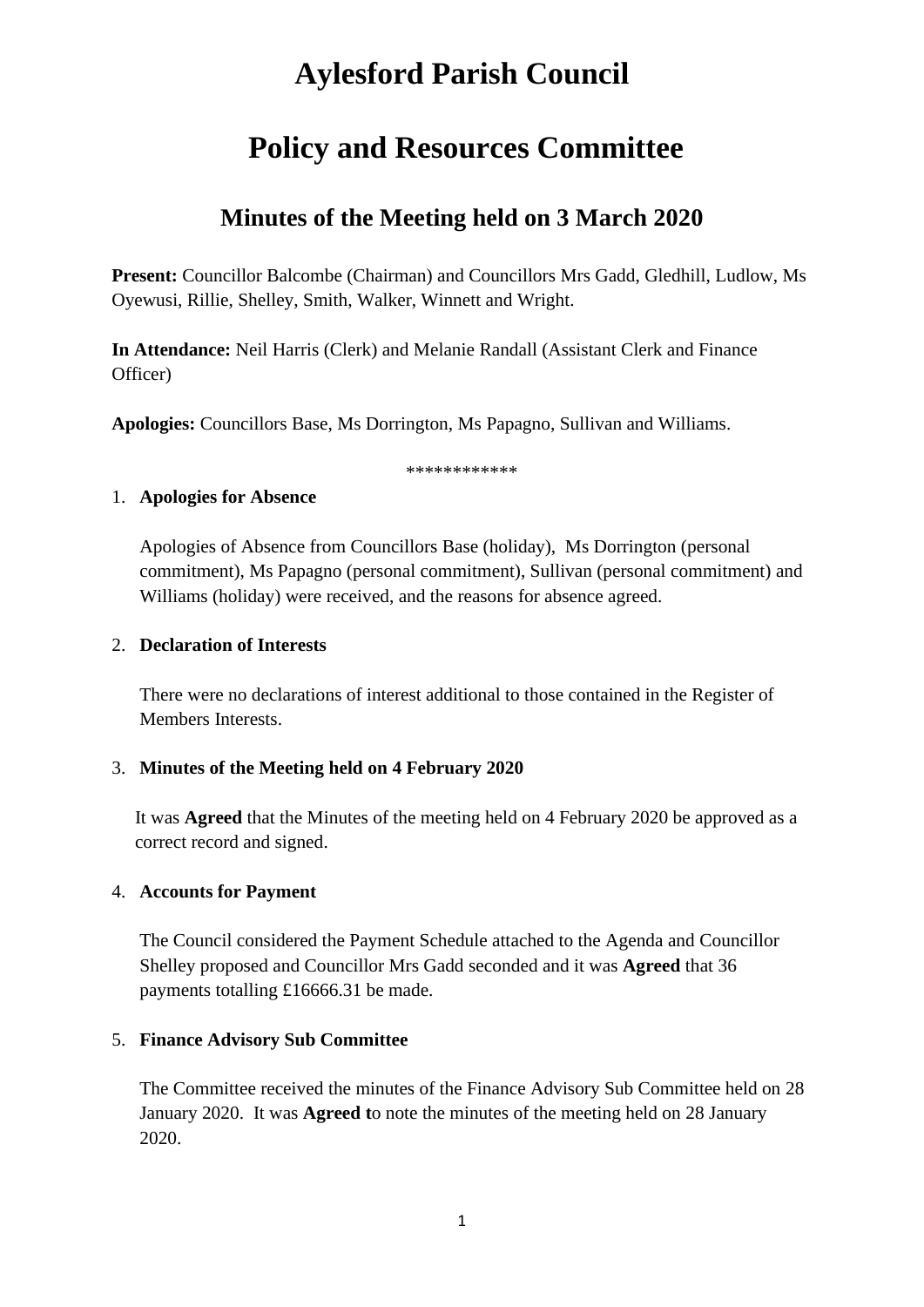#### Minute 7 – Financial Regulations Update

It was **Agreed to Recommend to Council** that the attached Financial Regulations be approved.

## Minute 8 – Statement of Internal Control

It was **Agreed to Recommend to Council** that the attached Statement of Internal Control be approved.

#### 6. **Financial Matters**

The Clerk had nothing to report to the committee.

### 7. **Law and Order**

The Committee considered the monthly Community Newsletter for February from the Tonbridge and Malling Police Community Safety Team, a copy of which was attached to the Agenda.

### 8. **CCTV in High Street, Aylesford**

The Clerk reported that he had obtained 2 quotes for the provision of CCTV in the High Street, Aylesford. These quotes varied from approximately £9300 to £10700 and included for the provision of a new laptop and an estimate of the cost of installation. It was **Agreed** that consideration of the installation of a CCTV camera in the High Street, Aylesford be deferred until all the local members were present at the meeting.

### 9. **KALC**

The Clerk had nothing to report to the committee.

#### 10. **TMBC Parish Partnership Panel**

The Committee received the report of Councillor Shelley of the meeting of the TMBC Parish Partnership Panel held on 5 February.

#### 11. **Council Vacancies**

It was **Noted** that the current vacancies on the Council were as follows: -

Aylesford South - 1.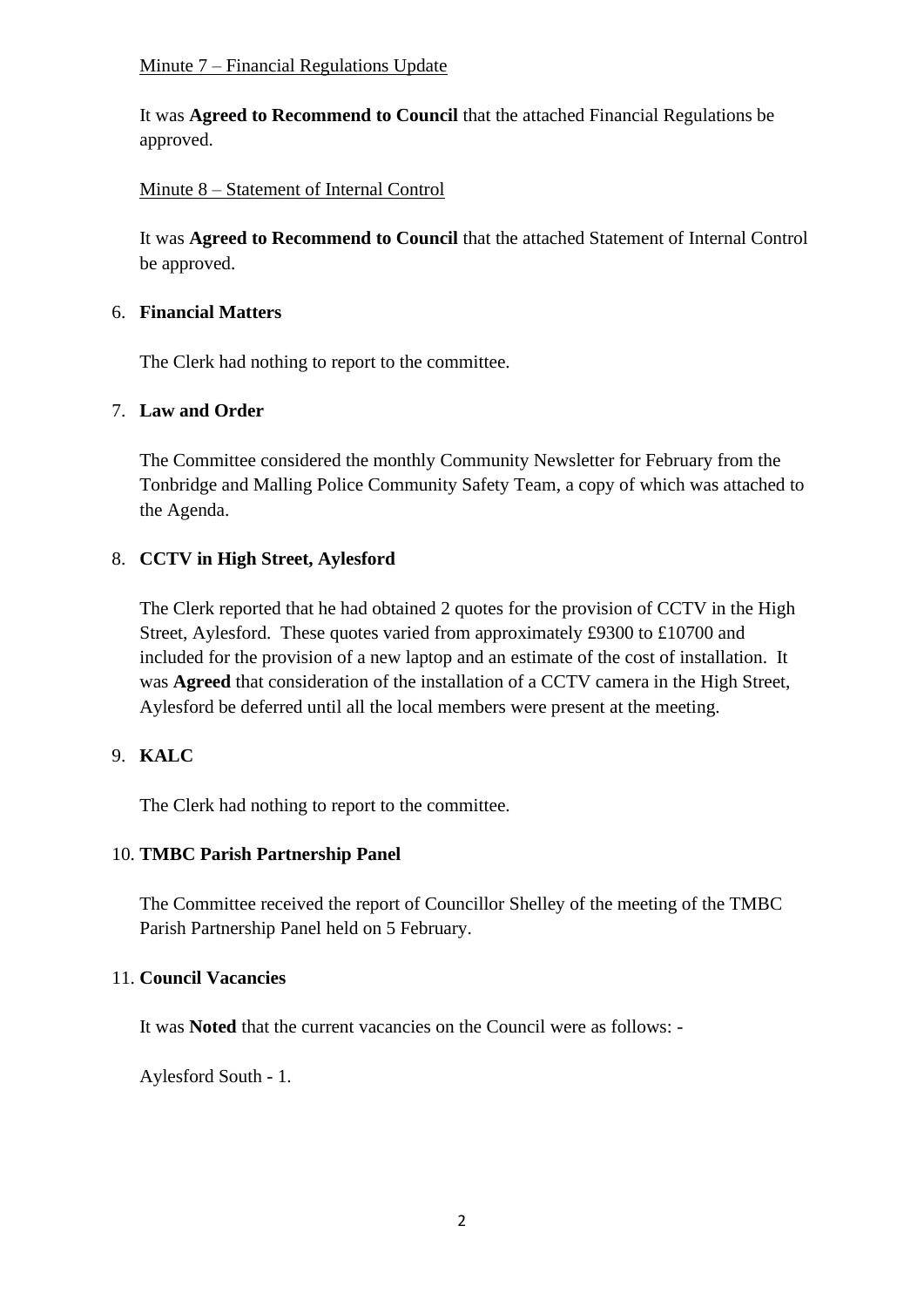### 12. **Public Convenience Review – Aylesford Toilets**

The Clerk reported that he had submitted a draft letter relating to a Community Use Agreement to the appropriate TMBC Officer and was awaiting a reply.

# 13. **Aylesford Rugby Club – Request for Hardstanding's on road leading to Rugby Club Car Park**

The Clerk reported that they were still awaiting the more detailed plans from the Rugby Club setting out the detail of the project for the introduction of hardstanding's on the access road.

#### 14. **Music Event at Aylesford Rugby Club on 14/15/16 August 2020**

The Clerk reported that he had met with the Rugby Club representative and the organisers of the proposed event and set out to the committee the limited information he had received from them. The Committee expressed their views regarding this proposal particularly their concerns both in respect of its impact on the Ferryfield and also on the wider community. The committee felt that the next step should be to meet with the Rugby Club and therefore it was **Agreed** that the Clerk arrange a meeting with the Rugby Club Committee and that the Council be represented by the Sports and Recreation Committee and the Clerk.

#### 15. **Calendar of Meetings for 2020/21**

It was **Agreed** that the Calendar of Meetings for 2020/21 attached to the Agenda be approved.

# 16. **Maidstone and Malling Netball League – Proposals to change Existing Facilities and to Provide Indoor Courts**

The Clerk reported that the Council had received a proposal from the Maidstone and Malling Netball League (MMNL) to expand their existing site from the existing 5 courts to 6 courts including 3 indoor courts, a proposal first raised 10 years ago at which time the Council gave their support. The MMNL were now seeking an up to date endorsement of this proposal which had the backing of the Aylesford Bulls Rugby Club. It was **Agreed** that the Council would confirm their support for the proposal.

# 17. **Aylesford Football Club – Grant Funding from Football Foundation for Pitch Improvements**

The Clerk reported that the Aylesford Football Club had informed the Council that they were to receive a grant from the Football Foundation for £7200 for pitch maintenance work at the Forstal Road Recreation Ground to be paid over a 6-year period. For the Football Club to be in a position to receive this grant for this work there was a requirement for there to be an agreement between the Club and the Council ensuring their